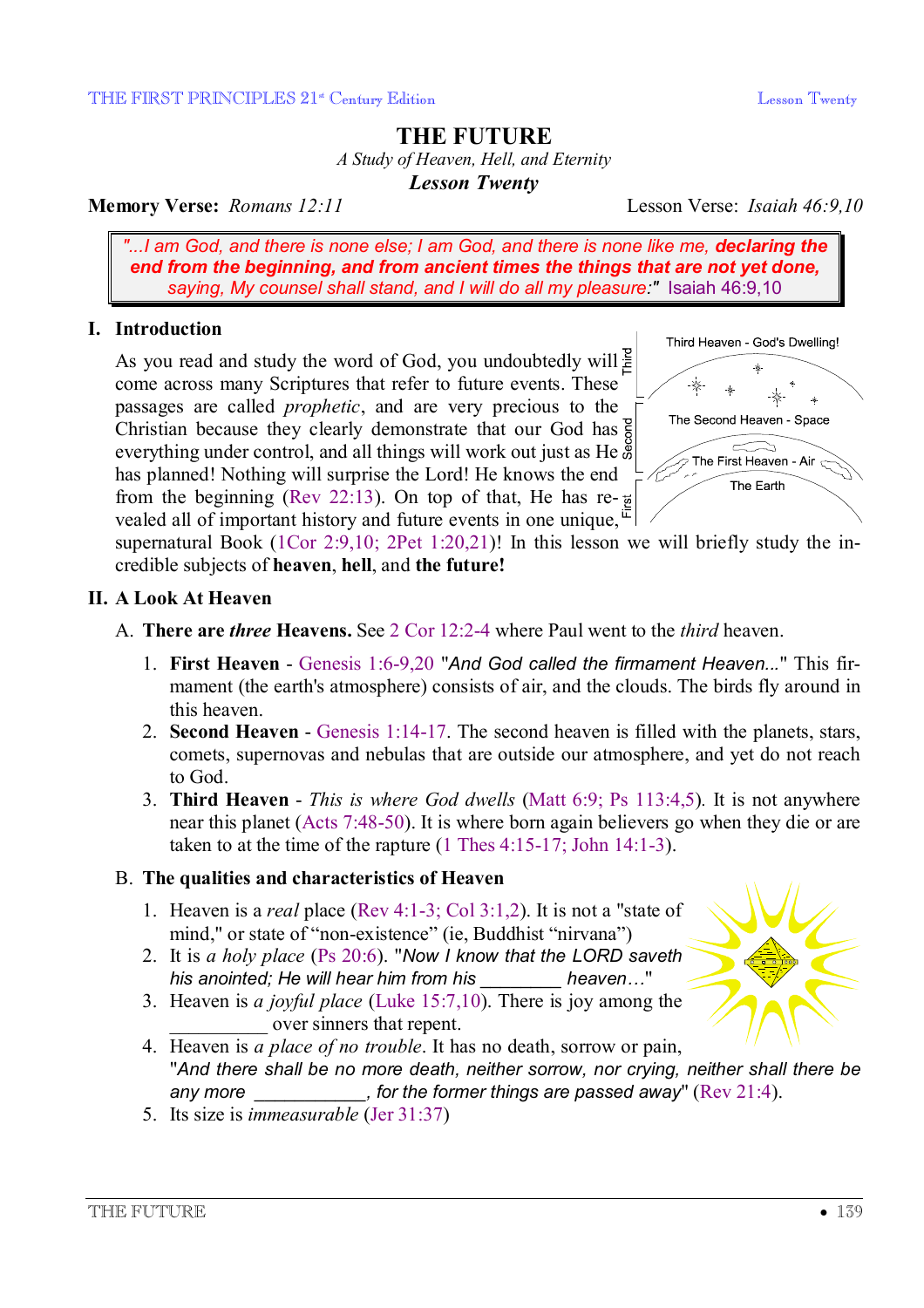#### THE FIRST PRINCIPLES 21<sup>st</sup> Century Edition **Leap Action** Lesson Twenty

6. Our place in Heaven is in *a city* (Heb 11:16) called the Jerusalem (Rev 21:2,15-27). A furlong is  $\frac{1}{8}$  mile. So, it is 1,500 by 1,500 by 1,500 miles! Truly, there is a lot of room there!

#### **III. What About Hell?**

Definition: The Bible defines *hell* as a place where the devil, his angels, and unbelieving persons will spend eternity. They will suffer eternal punishment and separation from the saved, and from God. There are 162 references to hell in the New Testament alone, which speaks of the doom that awaits the unbeliever and over 70 of these references were made by Jesus himself! References include: Isa 5:13,14; Mt 13:41,42; 5:29,30; 10:28; 11:23,24; 16:18; Jam 3:6; Rev 20:13,14.

#### A. **Why did God create Hell?**

God created hell because He is a righteous and holy God and can not allow *sin* in his Heaven. Since all men are sinners, Jesus came into the world to save man from hell's punishment by living a perfect sinless life, die a substitutionary death, be buried and then raised by God. All this so that sinners could receive the free gift of eternal life (Rom 6:23) and have free access to heaven. It is by Jesus' *finished work* on the cross that sinners such as you and I are allowed into Heaven. Unfortunately, those who do not accept Christ's gift and trust completely in Him are destined to go to hell because they are still in their sins (John 3:18,36; 1 Cor 15:16,17). Therefore, hell was created for Satan, his angels, and unsaved persons (Mt 25:41; Rev 20:10).

### B. **Characteristics of Hell** (Read Luke 16:19-31)

- 1. It is REAL. It has a location, and effect on all who dwell in it.
- 2. It is  $(Rev 14:11) it$  it is for ever, like heaven
- 3. It is a place of  $(Luke 16:24)$  not annihilation (Mt 23:33).
- 4. It is a place of darkness, pain, suffering, and isolation (Jude 7).
- 5. It is bottomless (Rev 9:2)! It has no bottom, only sides!
- 6. Those who died in Sodom and Gomorra are STILL suffering the "*\_\_\_\_\_\_\_\_\_\_\_\_\_\_ of eternal fire*" in hell (Jude 1:7).
- 7. Everyone in hell is a would-be soul-winner (Lk 16:27,28)!
- 8. It is an unnecessary place for people if only they will put their complete faith and trust in Christ's all sufficient death on the cross - it was only made for the devil and his angels, not for any human!
- 9. Therefore, hell is NOT the grave, but a horrible place that no man should go to, and from which Jesus died to save people from!

### C. **Where is Hell?**

This *lake of fire* (molten lava) is somehow below us, **IN** the earth (Isa 14:12,15; Mt 12:40). Ephesians 4:9 states that Jesus \_\_\_\_\_\_\_\_\_\_ into the centre of the earth before He arose.



### **D. How Long Will The Lost Be In Hell?**

- 1. The Bible says that all in hell will be there for  $\qquad \qquad$  (Rev 20:10).
- 2. Will God give persons in hell an opportunity to escape; a second chance? When is the opportunity for people to be saved from hell  $(2 \text{ Cor } 6:1,2)$ ? Let us get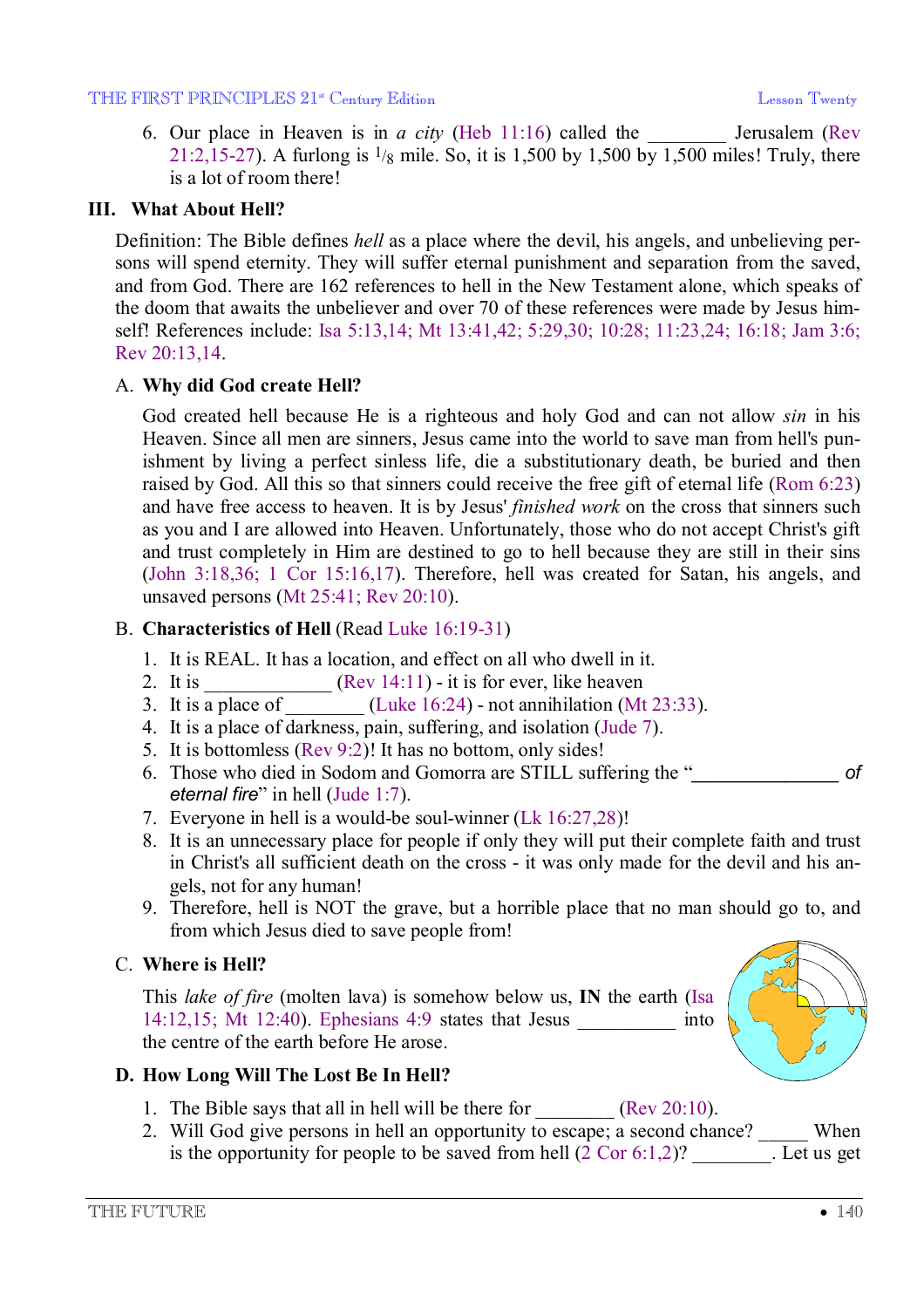busy reaching the lost by preaching the gospel of salvation *now*, while people have the chance! This is God's reason for Christianity's existence - *to warn the lost!*

- **E. Jesus died to save sinners from Hell!** Jesus did not come only to bring sinners to a wonderful place called Heaven, but more importantly, to save them from the real place called Hell (John 3:16)! A person needs to get saved TODAY because *tomorrow* may be too late (2Cor 6:1,2)!
- **IV.A Brief Outline of Coming Future Events** *What's Ahead For the Universe? God* created this universe (Gen 1:1) and for sure *God* will end it (2Pet 3:10,11)! The study of the future comes mainly from Revelation, Daniel and Isaiah.



- A. The Soon *Rapture* (catching away) of true Christians to heaven
- B. The Seven Years of Tribulation (terrible trouble)
- C. The Second Coming of Jesus Christ at the battle of *Armageddon*
- D. The Millennial Kingdom of Christ on Earth (1,000 year rule)
- E. The End of this World at the battle of Gog and Magog
- F. The Great White Throne Judgment of all the unsaved
- G. The New Heaven and New Earth

## **V. A Brief Study of Future Events**

## A. **The Rapture**

- 1. The Bible is full of prophecies related to the coming of the Messiah, Jesus Christ, to this world. However, His coming as a baby, born in a manger, and destined to die on a cross some 2,000 years ago, did **not** fulfill one-fourth of the prophecies. The remaining prophecies relate to a *second* coming where He, as King of Kings would reign on earth. When He comes the second time, He comes in two parts. The first part is referred to as *the Rapture*, or the "catching away" of Christians!
- 2. Let's examine the following Scriptures:
	- a. 1 Thes 4:13-18 Refers to it as being "*caught-up*"
	- b. Philp 3:20,21 Called a "changing" of bodies
	- c. John 14:1-3 Called a "*receiving*" of the church
	- d. 1 Cor 15:51,52 It all happens "*in the* \_\_\_\_\_\_\_\_\_\_\_\_ *of an eye*"
- 3. This is not the only *Rapture* in the Bible. Others include:
	- a. Gen  $5:21-24$ ; Heb  $11:5$
	- b.  $2$  Kings  $2:11$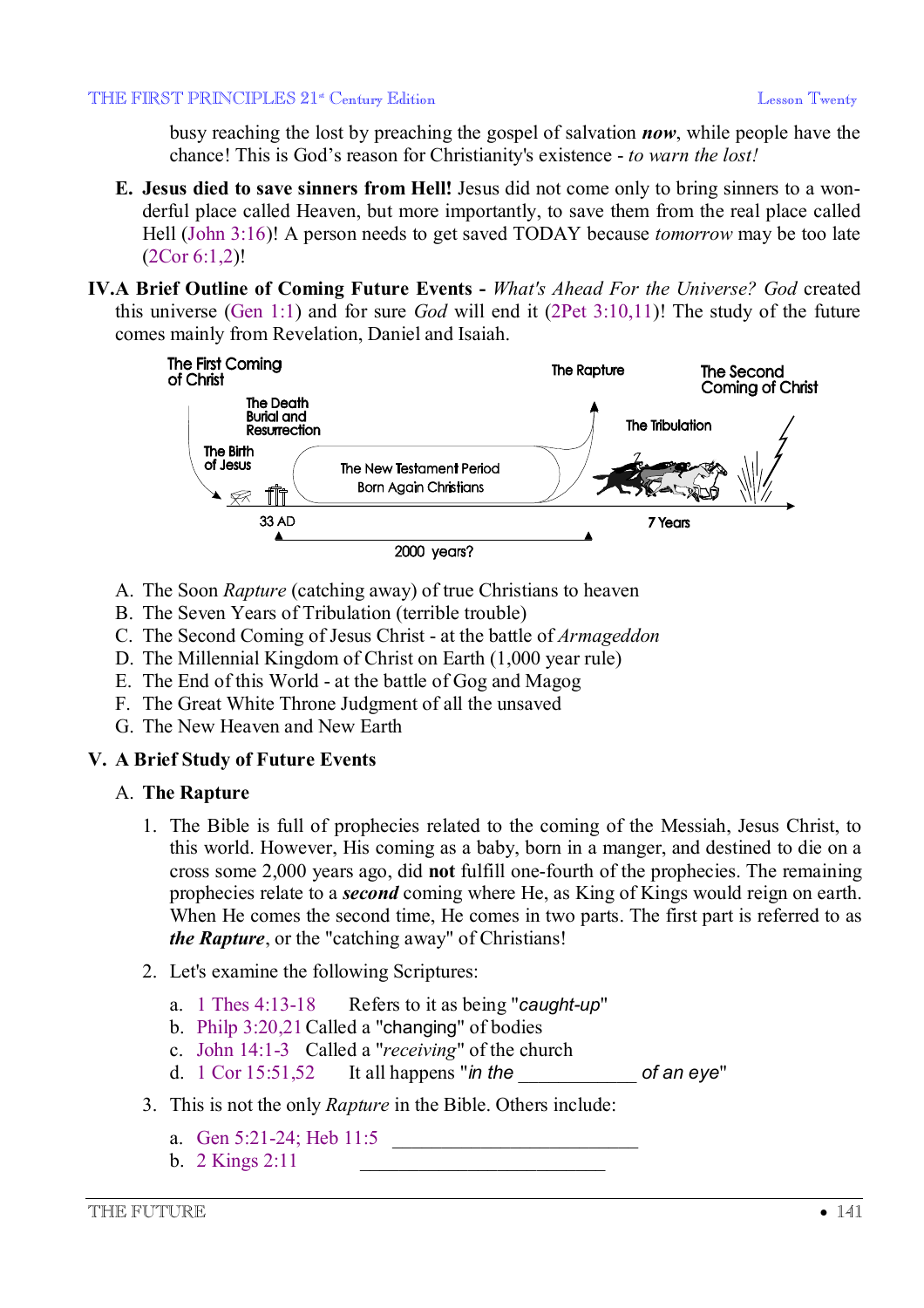4. There are *pictures* of the Rapture throughout Scripture:

| Gen     | being pulled out of Sodom before  |
|---------|-----------------------------------|
|         | $19:15,16,22$ judgment fell       |
| Gen 7-9 | being protected from the judgment |
|         | of the flood                      |

- 5. The Rapture involves the following components:
	- a. Listening for a shout and the sound of a trumpet (only Christians will hear this).
	- b. Looking for Jesus to break through the clouds (visible only to Christians Titus 2:11-13).
	- c. Holy living being impressed upon Christians (Heb 12:14; 1Jn 3:2,3)
- 6. *Who* and *what* shall be left behind after Christians are taken?
	- a. All your possessions (house, clothes, money, gold, silver, investments, your car, and your job). Therefore, "*Lay up for yourselves \_\_\_\_\_\_\_\_\_\_ in \_\_\_\_\_\_\_\_.*" (Mt 6:20)
	- b. Your and my *unsaved* loved ones.
	- c. All the unsaved will be left behind under a *one world* government, lead by the antichrist with a one-world religion, and a one-world currency forming a cash-less society as seen in Rev 13:11-18. (The anti-christ will be leading the world against God and Israel).



### B. **The Tribulation**

- 1. This is a seven year period of troublesome time that will begin right after the Rapture of Christians. During this time period, the antichrist (*the Beast*) will appear and take over the world (Rev 13:1-9), at least two more world-wars will break out, the Jews will be persecuted again, and there will be plagues and sufferings like there have never been (Mt 24:21)! It is referred to as  $\qquad \qquad$  trouble (Jer 30:7). It is directed at the Jews, to get them to repent, and at the world, to judge it. There are no Christians living now who will go through the Tribulation (1Thes 5:9)!
- 2. Some Tribulation events and their Scriptures to look up:
	- a. The *Abomination of Desolation* (Matt 24:15-22) The antichrist will set himself up *as \_\_\_\_* on the throne of the Mercy Seat in the Holy of Holies of the rebuilt Temple in Jerusalem (2 Thes 2:3,4).
	- b. The judgments on this world during the time of the Tribulation will include: the antichrist ruling a one-world ruthless government, a great persecution of the Jews, genocide of entire races of people, a mixture of fire and hail raining down on humanity, a meteor and comet impacting the earth, the Sun and Moon darkened, a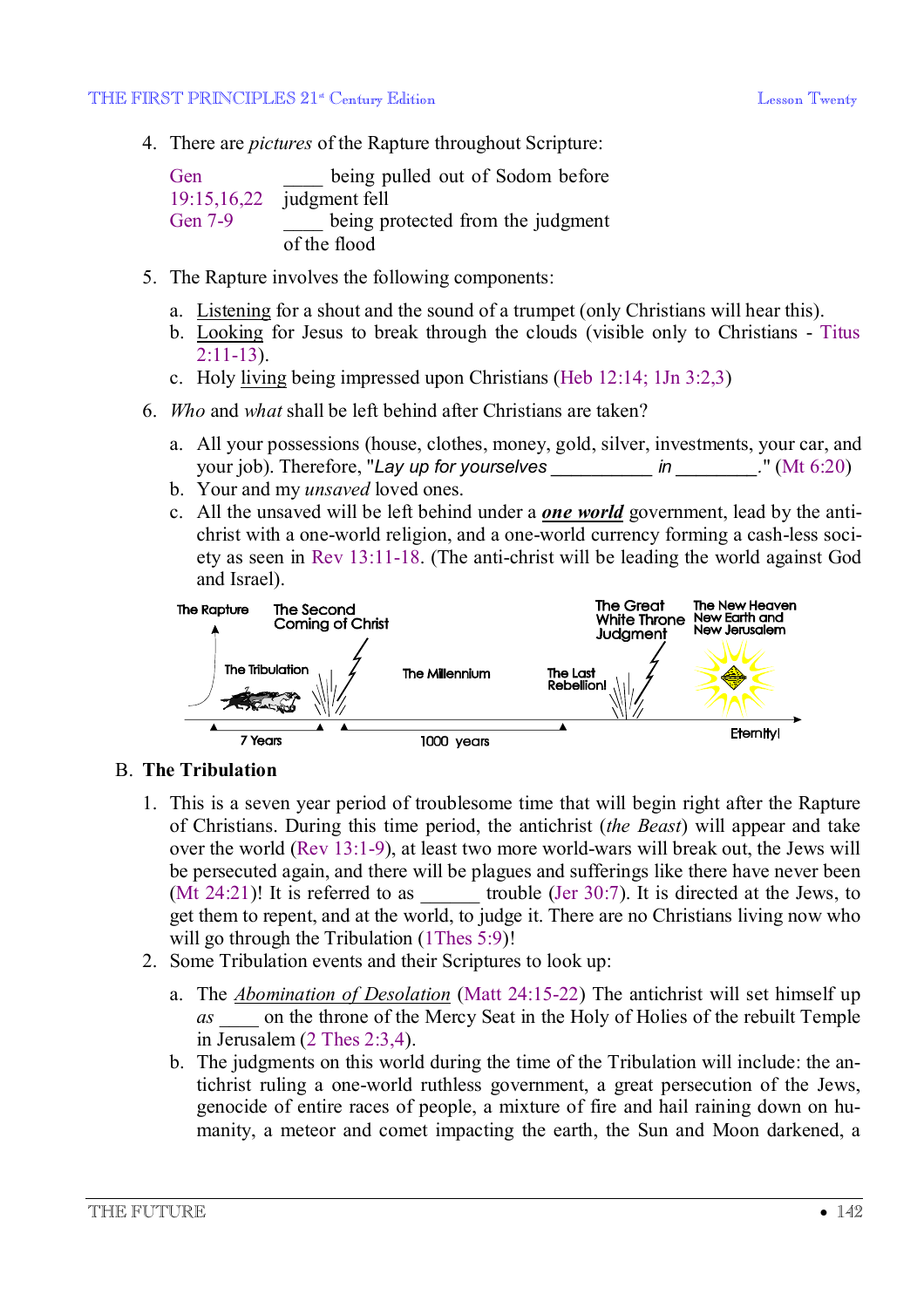$\bigvee_{\diamondsuit} \diamondsuit$  $\overline{\circ\circ\circ\circ\circ\circ\circ\circ\circ}$ 

plague of locusts, the sea and rivers becoming blood, the Sun will nova, and darkness covering the earth! Whew!

- c. The *144,000 witnesses* (Rev 7:1-8; 14:1-5) who will boldly testify of the Gospel during the Tribulation. Note that these are *male, virgin Jews*, and not people from the Jehovah's Witnesses!
- 3. While all that is happening on the earth, the following events up in heaven are occurring:
	- a. Christians are receiving their **rewards** for service (2Cor 5:10; 1 Cor 3:10-15). This is called *the Judgment Seat of Christ*.
	- b. Then follows a grand feast called the *Marriage Supper* when Christians will be united with Jesus Christ in heaven (Rev 19:1-9)

### C. **The Second Coming of Jesus Christ** (Rev 19:11-15) - Armageddon

As far as sinners are concerned, the most important subject in the Bible is that of Salvation, and Jesus Christ's *first* coming as Saviour to die on the cross. Yet, as far as God is concerned, the most important subject is Jesus Christ's *second* coming as Sovereign King to literally rule and reign on earth for 1000 years with Satan defeated, and paradise RESTORED.

This "*day*" is THE MOST discussed topic in the Bible. It is the day when good finally wins over evil; when everything that is wrong is made right; when God personally takes care of the Devil! This "day" is always referred to in the Bible as a BATTLE with great devastation and calamity. It is called, *the day of the Lord* (Joel 1:15; 2:1,2)!

- 1. This battle takes no more that 24 hours to complete!
- 2. The battle involves *burning up the* (Mal 4:1-3)
- 3. The battle will be fought in *Armageddon*, the Valley of Jehosephat (Rev 16:16; Joel 3:9-16; see also Micah 4:3).
- 4. The battle is in reaction to Jerusalem being taken over by the antichrist (Zech 14:1-9).
- 5. The "deceiver" of the world (the antichrist) will be captured and "*cast alive into a* " (Rev 19:20), Satan himself will follow later.

PRINCIPLE: THERE WILL BE NO PEACE ON EARTH UNTIL THE PRINCE OF PEACE COMES AND BY A FINAL DECISIVE BATTLE, BRINGS REAL PEACE!!!

- D. **The Millennial (1,000 year) Kingdom** (Rev 20:1-4). Christ will rule and reign on the earth for 1,000 years. There will be real peace on this earth. Paradise (Isaiah 11:4-9)! Satan will be bound in Hell for the duration (Rev 20:1,2). The saints will rule and reign *with* Christ on the earth at this time (Luke 19:12-27; 1 Cor 6:1-3).
- E. **The End of this World** Battle of Gog and Magog (Rev 20:7-11). In the Millennium, man has been allowed to return to paradise, and yet, he will desire to go back to his "old ways", just as the children of Israel wanted to "go back to Egypt!" It is here that Satan will do his finalé by leading a final rebellion at the end of the 1,000 years. He will fail, and then will finally, and completely be cut off from ever "infecting" this universe again.
- F. **The Great White Throne Judgment** (Rev 20:11-15). It is here that all of humanity, from wicked Cain (Gen 4:8; 1John 3:12) up through those born in the Millennium who rejected God's salvation, will stand before God. At this judgment, all the unsaved will give an account of their "works" to see how well they match up with Christ's work on the cross. They